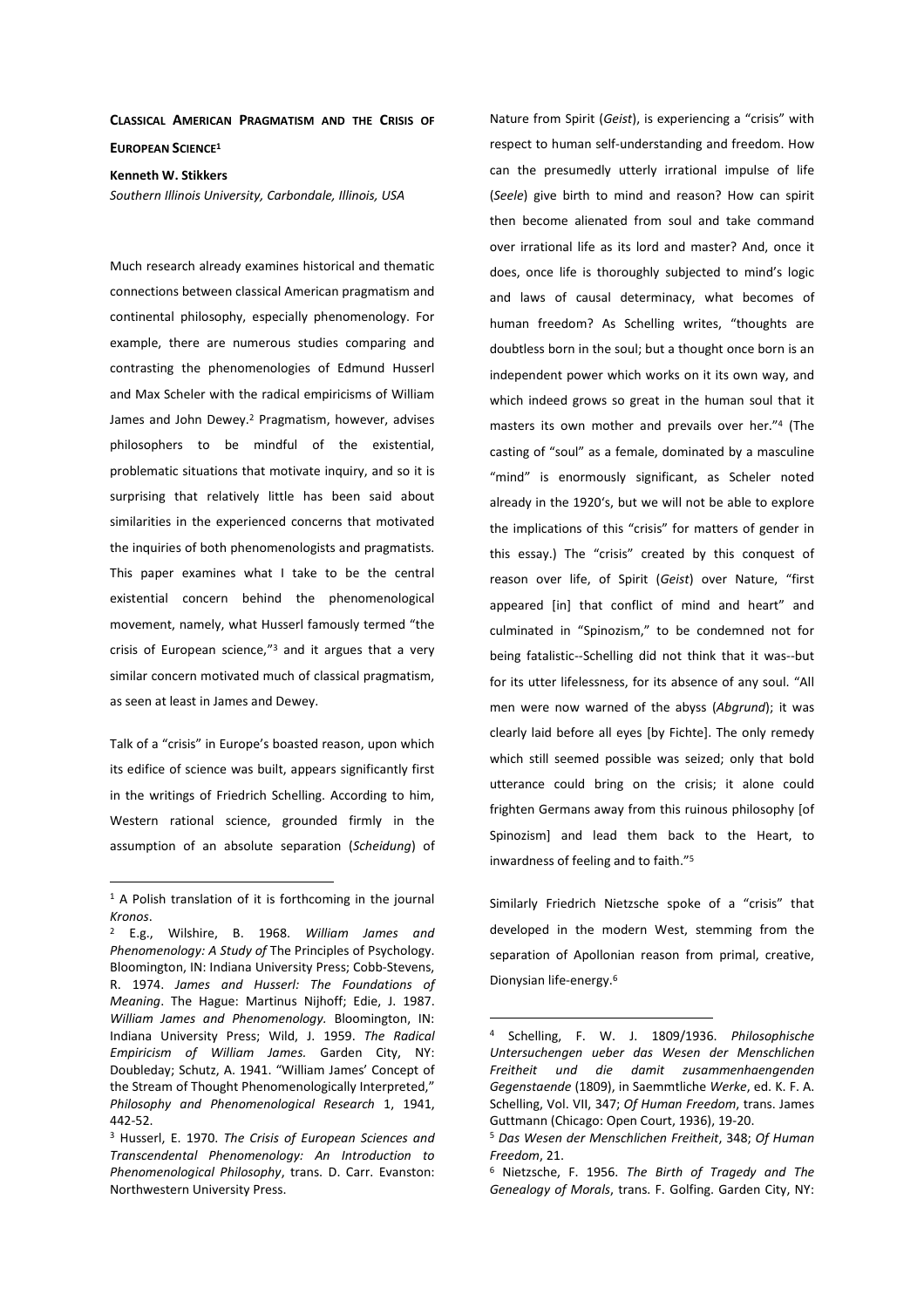The phenomenological movement, too, was in large measure a response to a growing sense of a "crisis" in European rationality and science, as expressed in the very title of Edmund Husserl's last and most impassioned and provocative book, *The Crisis of European Science and Transcendental Phenomenology*. As for Schelling, the "crisis" for Husserl entailed a growing tension between metaphysical principles of Nature and Spirit, of Life and Reason,7 but it was more profoundly manifest in a growing existential chasm between scientific, theoretical accounts of the world and the experienced, everyday sense of the world, or what Husserl termed the "*Lebenswelt*," wherein humans experience life as meaningful. Husserl identified Galileo's mathematical schematization of nature as a key event in the history of this crisis. The experienced world, in which the sun rises and sets, was displaced by a view in which such lifeworld experiences are rendered as mere illusions: the sun only appears, to the non-scientific eye, to rise and set. To this example we might add others that developed as Western science advanced: seemingly "free" persons became merely causally determined mechanisms. Love as a decidedly spiritual experience is described scientifically as a mere set of bio-chemical processes. The "real world," according to the new science, is not the one experienced first-hand through the senses but an array of circles, vortices, and forces, described best mathematically--a world of Platonic forms.

The issue behind the displacement of the life-world by such theoretical formalisms, according to Husserl, was not one of truth: it was not a question of whether or not such scientific accounts provide "correct" or accurate depictions of the world as it is in itself. Rather, the question, for Husserl--someone primarily trained as a mathematician--was, "*What is the meaning of this* 

Doubleday.

<u>.</u>

*mathematization of nature?*" 8 As he wrote, in perhaps his most pointed description of the crisis of European science, which we quote at length because it provides a key link to American pragmatism: "Merely fact-minded sciences make merely fact-minded people.…In our vital need--so we are told--this science has nothing to say to us. It excludes in principle precisely the questions which humanity, given over in our unhappy times to the most portentous upheavals, finds the most burning: questions of the meaning or meaninglessness of the whole of this human existence….What does science have to say about … us humans as subjects of … freedom? The mere science of bodies has nothing to say; it abstracts from everything subjective….Scientific, objective truth is exclusively a matter of establishing what the world, the physical as well as the spiritual world, is in fact. But can the world, and human existence in it, truthfully have meaning if the sciences recognize as true only what is objectively established in this fashion, and if history has nothing more to teach us than that all the shapes of the spiritual world, all the conditions of life, ideals, norms upon which relies, form and dissolve themselves like fleeting waves, that it always was and ever will be so, that again and again reason must turn into nonsense, and well-being into misery? Can we console ourselves with that? Can we live in this world, where historical occurrence is nothing but an unending concatenation of illusory progress and bitter disappointment?"<sup>9</sup>

As European science became more and more sophisticated in explaining the mechanisms by which we exist and the universe operates, it became increasingly inept in addressing the question of the meaning of our existence. The issue was not one of the "truthfulness" of science but a question of whether or not human existence, with all its suffering and despair, could find

<sup>&</sup>lt;sup>7</sup> Husserl, E. 1965. "Philosophy and the Crisis of European Man." In: *Phenomenology and the Crisis of Philosophy*, trans. Q. Lauer. New York: Harper and Row, 152.

<sup>8</sup> Husserl, E. 1970. *The Crisis of European Sciences and Transcendental Phenomenology: An Introduction to Phenomenological Philosophy*, trans. D. Carr. Evanston: Northwestern University Press, 23. Emphasis in the original. 9 *Ibid.,* 6-7.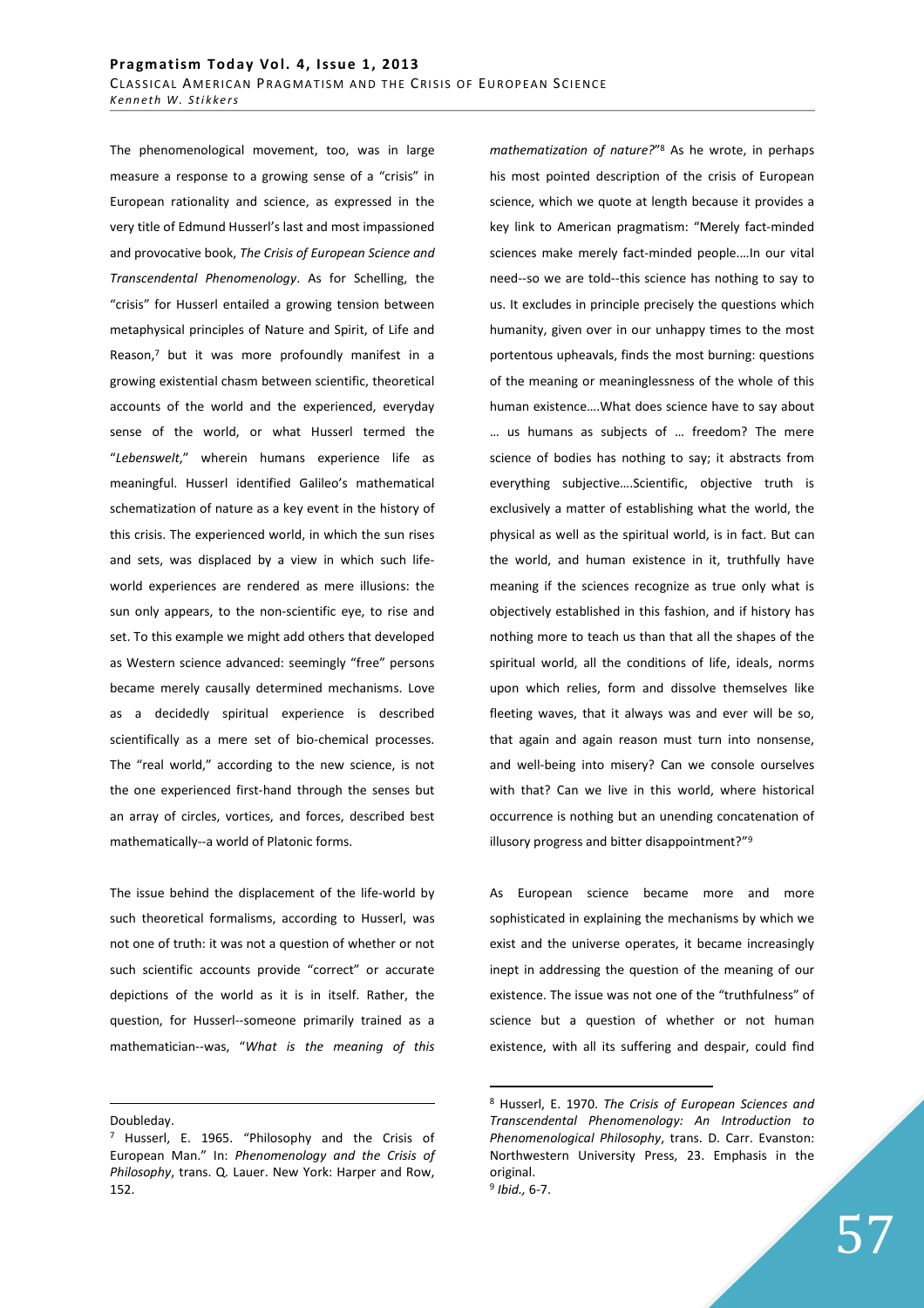such a world-view bearable. Europe, Husserl proclaimed, was spiritually "sick": "Europe … is in critical [spiritual] condition."<sup>10</sup>

Husserl's remedy for the crisis of European science was transcendental phenomenology, whose genetic method traces the growth and development of theoretical scientific abstractions out of their life-world origins, thereby retrieving the life-world meanings of those abstractions from their obscurity and revealing the organic connection between them and scientific theorizings.

Max Scheler described the crisis as a perversion of the relationship between life and the machine: "With the development of modern civilization, … *the machine* has grown to dominate life. 'Objects' have progressively grown in vigor and intelligence, in size and beauty--while humans, who created them, have more and more become cogs in their own machine….The mere means are developed and the goals are forgotten. And that precisely is decadence."<sup>11</sup> Western science had succeeded in keeping alive longer human life that experienced itself as less and less worth living: Western man was in danger of dying--spiritually if not biologically- -not from a shortage of food but from spiritual malnutrition, a lack of meaning. "[E]verything living and vital is eliminated from this strange picture [in the modern scientific account]. This world is an accumulation of logicians standing in a huge engineroom--bloodless, emotionless, without love or hate." 12

Martin Heidegger, in turn, located the crisis of European science in technology, understood not so much as a collection of gadgetry but as a mode of "enframement" ("*Gestell*") that allows Being to disclose itself (*poiesis*) only through static, predetermined categories, not in itself, as *physis*, but only in accordance with prevailing, a priori formalisms, that is, as *techne*. <sup>13</sup> As with Husserl, the crisis of European science was one of meaning: the technological enframement of the world obscured the meaning of Being; Western technology had forgotten the meaning of Being, which Heidegger's whole life-long project aimed to recover.

The body of literature in continental philosophy and literature that speaks of this crisis in Western science is huge--we have not even mentioned Kierkegaard, Berdyaev, Ortega y Gasset, Durkheim, or, more recently, Habermas--but the examples above are sufficient for our purpose of showing a similar concern in the beginnings of American pragmatism.

Classical American philosophy gave its own renditions of this crisis in meaning and its own remedies to it, sometimes in ways strikingly similar to those of its European counterparts. Ralph Waldo Emerson already expressed concern about a growing tendency to experience the world in second-hand ways. In "The American Scholar" he famously opens by asking, "Why should not we also enjoy an original relation to the universe?"<sup>14</sup> This decrying of the loss of "an original relation to the universe" bears especially striking resemblance to Heidegger's talk of our forgetfulness of the meaning of Being, the loss of an original relationship to Being, as a result of technological enframement.<sup>15</sup>

 $\overline{a}$ 

<sup>10</sup> Husserl, E. 1965. "Philosophy and the Crisis of European Man." In: *Phenomenology and the Crisis of Philosophy*, trans. Q. Lauer. New York: Harper and Row, 150.

<sup>11</sup> Scheler, M. 1961. *Ressentiment*, trans. W. W. Holdheim, ed. L. Coser. New York: Free Press of Glencoe, 172, 174. <sup>12</sup> *Ibid.*, 164.

<sup>13</sup> Heidegger, M. 1977. "The Question Concerning Technology," trans. W. Lovitt. In: *Basic Writings*, ed. D. F. Krell. New York: Harper & Row, 293-95.

<sup>14</sup> Emerson, R. W. 1957. "Nature." In: *Selections from Ralph Waldo Emerson*, ed. S. E. Whicher. Boston: Houghton Mifflin, 21.

<sup>15</sup> Stanley Cavell, too, sees striking similarities between Emerson and Heidegger on these matters. "Aversive Thinking: Emersonian Representations in Heidegger and Nietzsche." In: *Conditions Handsome and Unhandsome: The Constitution of Emersonian Perfectionism*, The Carus Lectures, 1988. Chicago: University of Chicago Press, 1990, 33-63.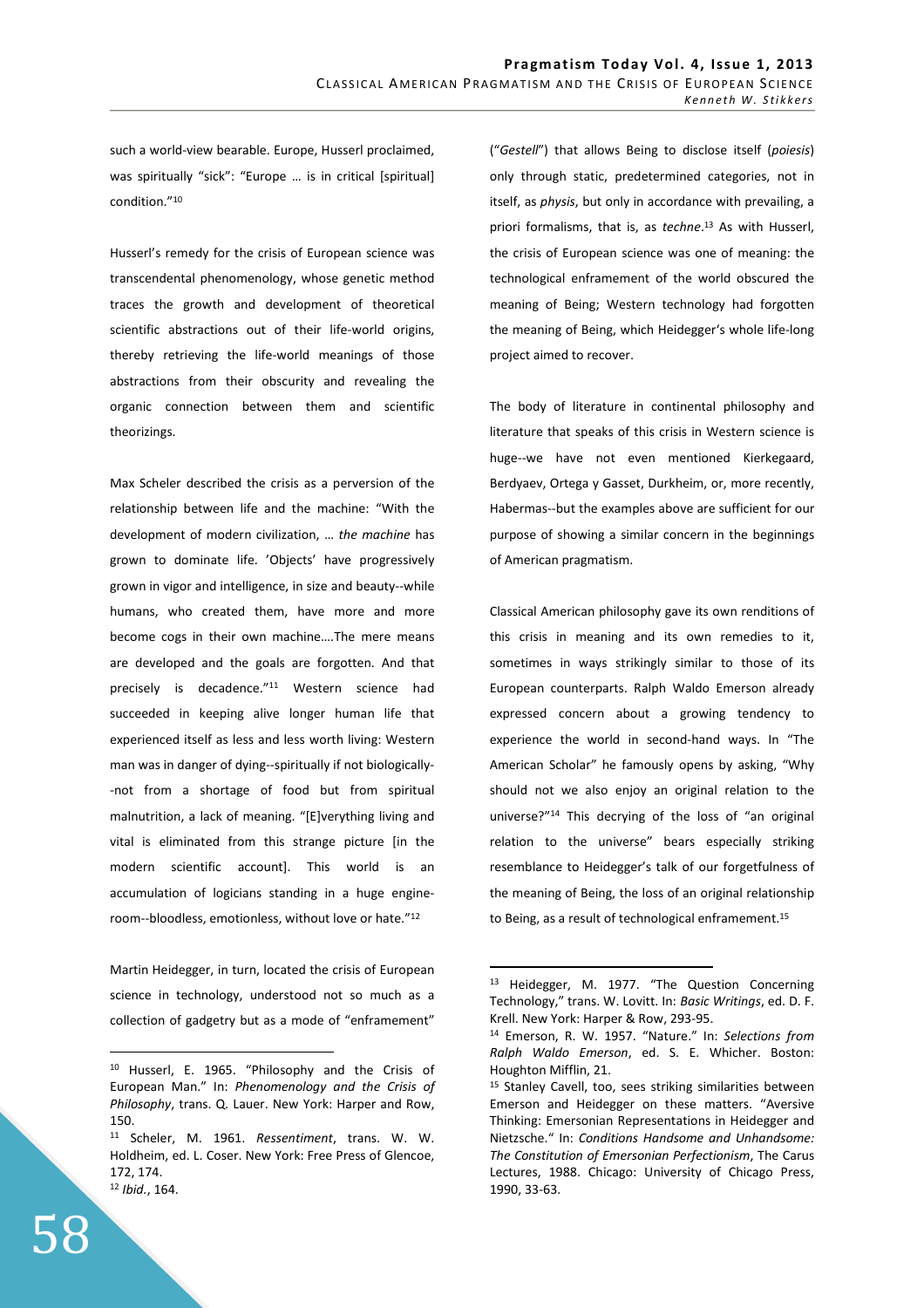The relationship of spirit to nature was no necessarily dichotomous one for Emerson, although the former was commonly experienced as alienated from the latter in the present age, without Emerson having the benefit of that word made famous by Marx ("alienation"). "Particular natural facts are symbols of particular spiritual facts," Emerson told us, and "Nature [in general] is the symbol of spirit [in general]."<sup>16</sup> Modern humanity, however, had somehow forgotten how to "see" this ontologically analogical relationship: Nature appeared as mere sensuous surface and had lost its power to signify spiritual realities. The problem for Emerson, as Stanley Cavell well points out, was one of skepticism, but a skepticism that expresses itself not merely in epistemological uncertainty. Rather, the skepticism was existential, a felt distrust of one's relationship to the world, a feeling that one's senses could not be trusted and that the world was hence no longer one's home.

So, too, Henry David Thoreau ventured to Walden Pond to recover an "original relation to the universe" that had somehow become lost. In proclaiming, "The mass of men lead lives of quiet desperation,"<sup>17</sup> he chillingly announced this crisis of meaning, and in going to the woods he offered a remedy for it: "I went to the woods because I wanted to live deliberately …. and not, when I came to die, discover that I had not lived. I did not wish to live what was not life, living is so dear; … I wanted … to know [life] by experience."<sup>18</sup> Through such a deliberate act Thoreau aimed to cut through the alienation from life that, he thought, plagued his age, and like Heidegger he, throughout *Walden*, suggested that recent technologies had something to do with this alienation.

It is perhaps William James, though, who, among both

 $\overline{a}$ 

Europeans and Americans, best personified and embodied the crisis of European science. Once an aspiring painter, he was educated in the biological sciences of the day, only to discover that those sciences had nothing to say to him about the *meaning* of the life that they explained and classified. Indeed, note the stunning similarities between the following, biting commentary from James's "The Will to Believe" and the lengthy passage from Husserl quoted above: "When one turns to the magnificent edifice of the physical sciences, and sees how it was reared; what thousands of disinterested moral lives of men lie buried in its mere foundations; what patience and postponement, what choking down of preference, what submission to the icy laws of outer fact are wrought into its very stones and mortar; how absolutely impersonal it stands in its vast augustness …. Can we wonder if those bred in the rugged and manly school of science [we again note the gendered language] should feel like spewing [all] subjectivism out of their mouths? The whole system of loyalties which grow up in the schools of the science go dead against its toleration; so that it is only natural that those who have caught the scientific fever should pass over the opposite extreme, and write sometimes as if the incorruptibly truthful intellect ought positively to prefer bitterness and unacceptableness to the heart in its cup.

It fortifies my soul to know That, though I perish, Truth is so"<sup>19</sup>

And elsewhere: "This systematic denial on science's part of the personality as a condition of events, this rigorous belief that in its own essential and innermost nature our world is a strictly impersonal world, may conceivably, as the whirligig of time goes round, prove to be the very defect that our descendents will be most surprised at in our boasted science, the omission that to their eyes will

<sup>16</sup> Emerson, R. W. 1957. "Nature." In: *Selections from Ralph Waldo Emerson*, ed. S. E. Whicher. Boston: Houghton Mifflin, 31.

<sup>17</sup> Thoreau, H. D. 1968. *Walden and Civil Disobedience: The Variorum Editions*, ed. W. Harding. New York: Washington Square Press, 5. <sup>18</sup> *Ibid.*, 67.

<sup>19</sup> *The Writings of William James: A Comprehensive Edition*, ed. J. J. McDermott. New York: The Modern Library, 1968, 720.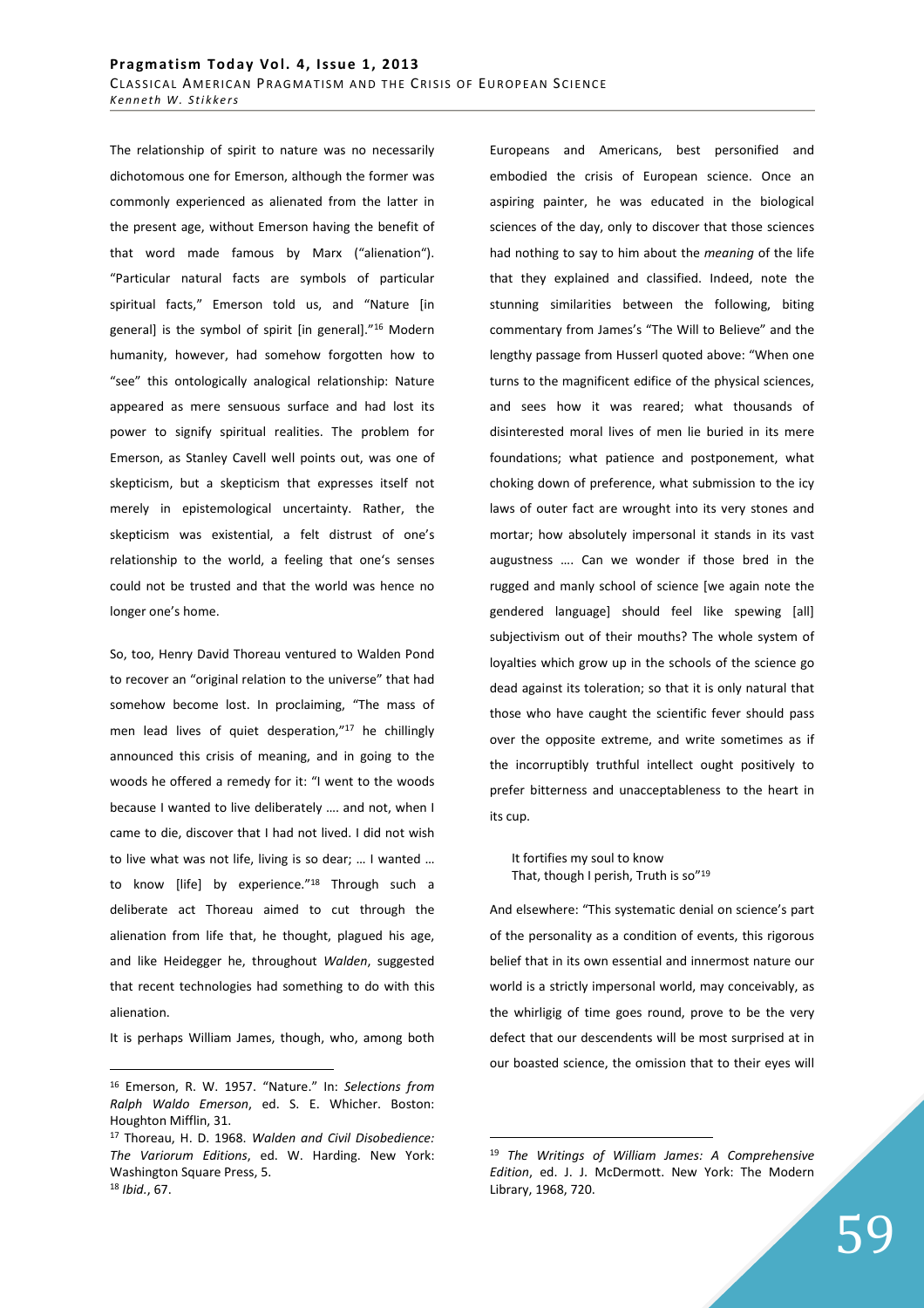most tend to make it look perspectiveless and short. 20

Much of James's personal depression stemmed from a sense of hopelessness that, whatever his own organic disposition, was fueled by modern science's account of the world as a causally determined mechanism, which, to James, made a joke of human longings for freedom and meaning. James, as he recounted, felt paralyzed and crushed: as he recorded in his journal: "Hitherto, when I felt like taking a free initiative, like daring to act originally, without carefully waiting for contemplation of the external world to determine all for me, suicide seemed the most manly form to put my daring into."21 Why struggle, why bother to assert oneself boldly when, according to modern scientific accounts, all is causally determined: freedom is but chimera and all human quests for meaning are greeted by a cold, indifferent universe, which, frankly, doesn't give a damn? James, like Husserl, pondered, how are we to console ourselves with such a view of the universe and of life?

James, like Husserl, proposed, already in his *Psychology*, a genetic method, whereby abstract scientific concepts are traced back to concrete, everyday experience. More importantly, though, James turned to belief as the remedy for the crisis. Belief for him, however, was not merely a matter of cognitive assent: belief was a commitment to action, a willful determination to *make* some human aspiration real. Humans are no mere observers of coldly indifferent facts: they are active players in the universe, with a say, a vote, in what is to be and not to be. As James argued in "The Will to Believe," "*faith in a fact can help create the fact*."<sup>22</sup> Through willful acts of belief human agents break through the impersonal façade of the universe, as described by the sciences of his day, and humanize the world, make it theirs: through belief, "The universe is no longer a mere *It* to us, but a *Thou*."<sup>23</sup> As James described his own recovery from debilitating depression through willful, active belief: "My first act of free will shall be to believe in free will…. and voluntarily cultivate the feeling of moral freedom, by reading books favorable to it, as well as by acting…. For the present then remember: care little for [metaphysical] speculation; much for the *form* of my action." Rather than suicide, "now I go a step further with my will, not only act with it, but believe as well; believe in my individual reality and creative power…. I will posit life (the real, the good) in the selfgoverning *resistance* of the ego to the world. Life shall [be built in] doing and suffering and creating."<sup>24</sup>

Although not speaking with the same existential urgency as Husserl and James, Dewey was no less attuned to the crisis they described. Dewey, too, criticized how the sciences of his day--natural and social sciences alike- anchored in an array of false metaphysical dichotomies, had grown increasingly detached from everyday, practical experience. This tendency manifest itself first and foremost, perhaps, in philosophy: philosophy had become increasingly concerned with the solving of logical puzzles created by professional philosophers and decreasingly with the actual, concrete problems of life- social as well as personal.<sup>25</sup> One of Dewey's remedies was nothing less than a radical redefinition of the very meaning of philosophical rigor: philosophical rigor is to be defined, not so much in terms of formalized

 $\overline{a}$ <sup>20</sup> James, W. 1986. "Address of the President before the Society for Psychical Research" (1896). In: *Essays in Psychical Research.* Cambridge, MA: Harvard University Press, 136-37.

<sup>21</sup> *The Writings of William James: A Comprehensive Edition*, ed. J. J. McDermott. New York: The Modern Library, 1968, 8.

<sup>22</sup> *The Writings of William James: A Comprehensive Edition*, ed. J. J. McDermott. New York: The Modern Library, 1968, 731. Emphasis in the original.

<sup>23</sup> *Ibid*., 733.

<sup>24</sup> *The Writings of William James: A Comprehensive Edition*, ed. J. J. McDermott. New York: The Modern Library, 1968, 7-8. Emphasis in the original.

<sup>25</sup> I have in mind here Dewey's famous dictate: "Philosophy recovers itself when it ceases to be a device for dealing with the problems of philosophers and becomes a method, cultivated by philosophers, for dealing with the problems of men." *The Middle Works of John Dewey, 1899-1924*, vol. 10: 1916-1917. Carbondale: Southern Illinois University Press, 1980, 46.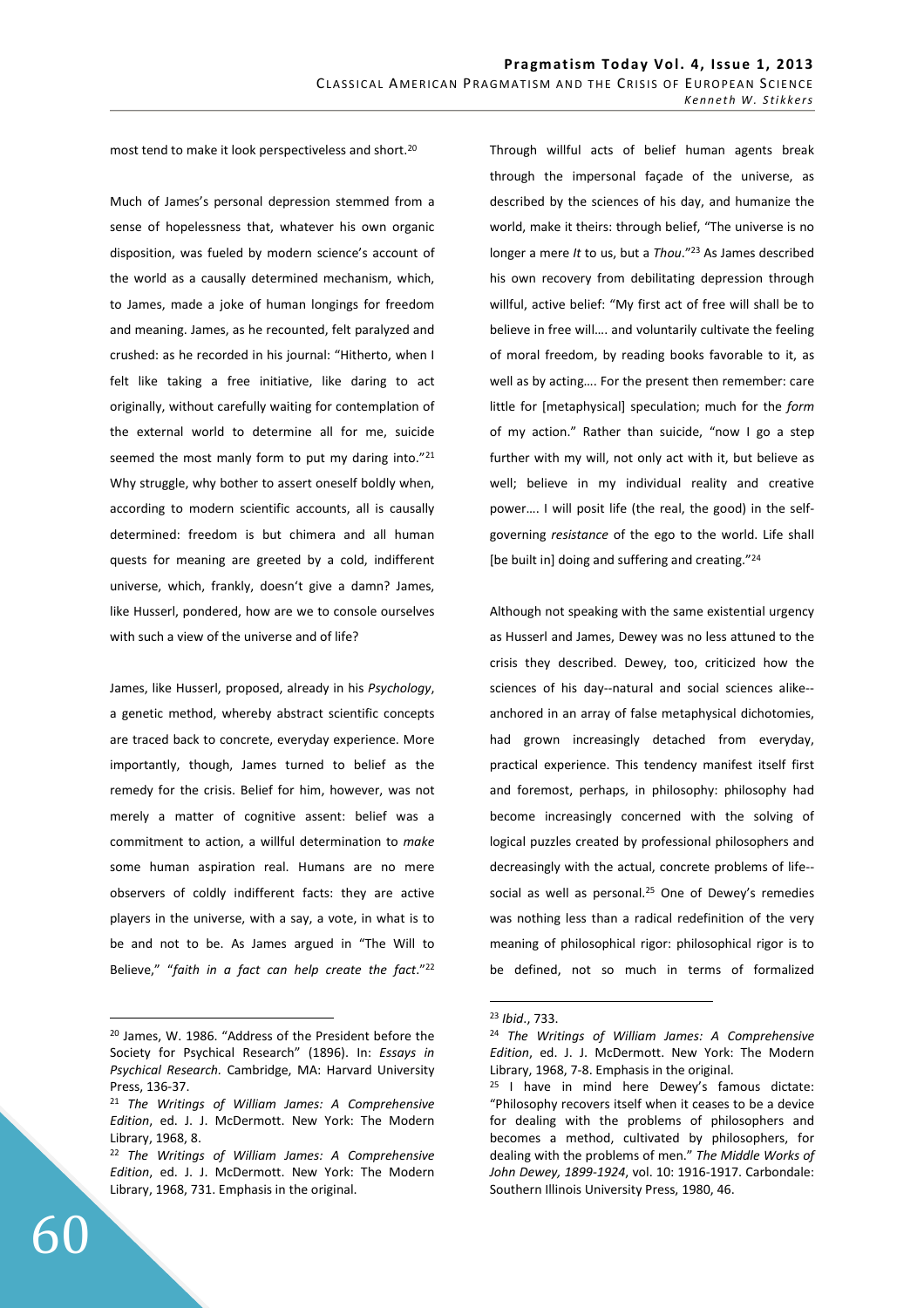procedures whereby one moves from premises to conclusions, increasingly with the aid a symbolic logic indistinguishable from mathematics, but in terms of fidelity to experience. Such rigor was anchored in Dewey's "postulate of immediate empiricism," whereby "things--anything, everything, in the ordinary or nontechnical use of the term 'thing'--are what they are experienced as,"<sup>26</sup> by contrast to the tendency in modern science that Husserl described, to displace the world as experienced in everyday life with its own abstract, formalized accounts . Following this postulate, philosophical theorizing and that of the other sciences in turn "recover" and "reconstruct" themselves in a double-barreled manner. In the name of philosophical rigor, Dewey insisted, first, that every intellectual inquiry begin with clear articulation of the concrete problem that motivates it: why is this an existential, *human* problem, rather than merely an intellectual puzzle for the professional scholar? Second, once we arrive at our theoretical conclusions, we return to the existential problem that motivated the inquiry, to be certain that our conclusions do not provide merely intellectual satisfaction but contain practical value in solving the problems of life that motivated the inquiry in the first place.

In addition to and more profoundly than this method of recovery and reconstruction, though, Dewey followed Emerson and Thoreau (and also his anarchist friend Emma Goldman<sup>27</sup>) in suggesting that the crisis of modern life, whereby scientific reason feels increasingly detached from matters of the meaning of life, might be overcome through a renewal of what Cavell describes as an aesthetic sense of the ordinary.<sup>28</sup> A further symptom

 $\overline{a}$ 

of the crisis of modern technological life was the growing reduction of the aesthetic and of what is termed "art," to objects and performances confined to museums and concert halls, and Dewey was greatly disturbed by "the chasm between ordinary and esthetic experience" that this created, the growing gap between the increased production of such objects, often funded by the wealth of the rising bourgeoisie, and the increasing ugliness in the lives of ordinary workers.<sup>29</sup> The remedy, Dewey suggested, in *Art as Experience*, was a reconception of art in terms of an aesthetics of existence: we must think of aesthetics less in terms of the production of art objects and increasingly in terms of the "art of living," wherein art objects work to enrich human experience; that is, we must rethink art in terms of the cultivation of human growth, the promotion of the human organism's capacity for new experiences, ever-increasingly complex and rich. Through a recovery of an aesthetic sense of the ordinary, the commonplace, the wounds of the crisis might be healed and a feeling for the meaning of everyday life restored. In this regard and as I have shown elsewhere,<sup>30</sup> classical American philosophy responded to the crisis of modern science in this manner well ahead of continental philosophers: only in the late 20<sup>th</sup> century, with thinkers such as Michel Foucault, does one find on the continent a similar concern with the aesthetics of everyday existence and the "art of living."

Another major aspect of this crisis of Western science, which we can only mention briefly here, is the crisis of community, articulated in Europe by the likes of Ferdinand Toennies, 31 Max Scheler, 32 Werner Sombart,

<sup>26</sup> Dewey, "The Postulate of Immediate Empiricism". In: *The Middle Works*, vol. 3, 241.

<sup>27</sup> On the possible influences of Goldman upon Dewey, see Lynne M. Adrian, "Emma Goldman and the Spirit of Artful Living: Philosophy and Politics in the Classical American Period." In: *Frontiers in American Philosophy*, ed. R. W. Burch and H. J. Saatkamp, Vol. I. College Station: Texas A & M University, 1992, 191-99.

<sup>&</sup>lt;sup>28</sup> Dewey's indebtedness to Emerson on this point is

apparent in his essay "Emerson—The Philosopher of Democracy". In: *The Middle Works*, vol. 3, 184-92.

<sup>29</sup> Dewey, J. *Art as Experience*. In: *The Later Works of John Dewey, 1925-1953*, Vol. 10: 1934. Carbondale: Southern Illinois University Press, 1987, 14-16.

<sup>30</sup> Stikkers, K. 2009. "The 'Art of Living': Aesthetics of Existence in Foucault and American Philosophy," *Radical Philosophy Review* 12, nos. 1-2, 339-53.

<sup>31</sup> Toennies, F. 1957. *Community and Society*, trans. and ed. Ch. P. Loomis. New York: Harper & Row.

<sup>32</sup> Scheler, M. 1961. *Ressentiment*, trans. W. W. Holdheim, ed. L. Coser. New York: Free Press of